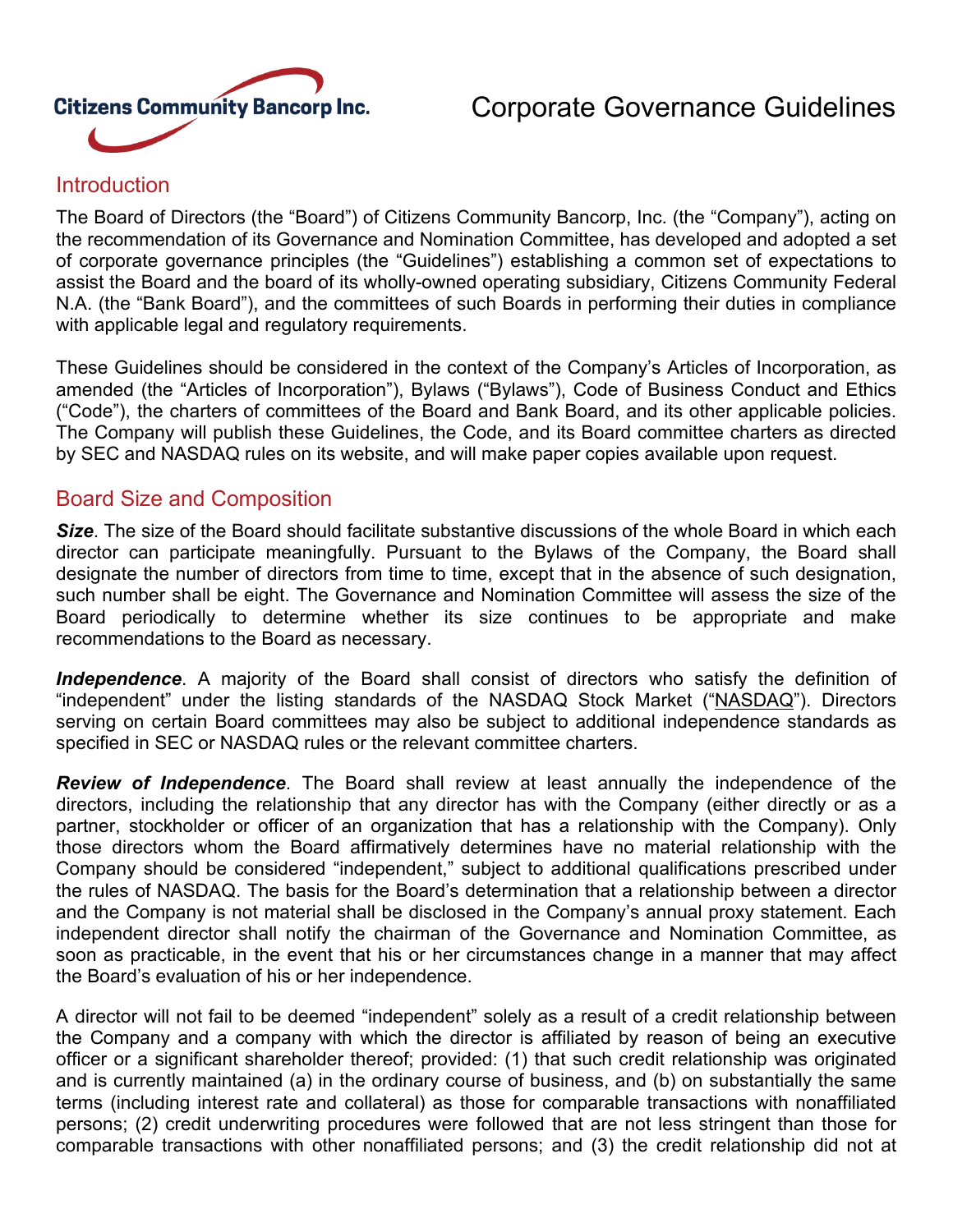time of origination and does not currently involve more than the normal risk of repayment or present other unfavorable features.

#### Selection of Directors

*Nomination*. The Governance and Nomination Committee shall recommend to the Board a slate of directors for the class of directors to be elected at each annual meeting of the Company's stockholders, and one or more individuals to fill vacancies on the Board occurring between annual meetings of the stockholders. Stockholders also have the opportunity to nominate directors for election at the annual meeting of the Company's stockholders in accordance with the nomination procedures set forth in the Company's Bylaws.

#### *Selection Criteria*.

Service as a director is based on the needs and best interests of the Company. The Governance and Nomination Committee is expected to reassess a director's performance and consider alignment of experience and other qualities with the needs of the Company for every re-nomination decision.

#### *Core Competencies*

When nominating candidates to the Board, the Governance and Nomination Committee may consider, among other things, business experience, education, integrity and reputation, independence, conflicts of interest, diversity, age, number of other directorships and commitments (including charitable obligations), tenure on the Board, attendance at Board and committee meetings, stock ownership, and a commitment to the Company's communities and shared values, as well as overall experience in the context of the needs of the Board as a whole. In addition, the Governance and Nomination Committee may consider certain core competencies and specialized knowledge, such as an understanding of banking, accounting, marketing, finance, risk management, strategy development, M&A and capital raising, regulation and public policy. The Governance and Nomination Committee maintains, periodically reviews and updates a Board skills matrix that includes the forgoing and other core competencies deemed relevant from time to time and uses it as input in continuous improvement efforts.

#### *Diversity*

When nominating candidates to the Board, the Governance and Nomination Committee may consider, among other things, certain self-identified diversity characteristics, including race, gender, ethnicity, religion, nationality, disability, sexual orientation or cultural background, when determining an individual's specific experience, qualifications, attributes or skills for membership on the Board.

#### *Governance and Nomination Committee Review Process*

The Governance and Nomination Committee shall review these criteria and recommend any changes to the Board. Each candidate will be evaluated by the Governance and Nomination Committee in the context of the Board as a whole, with the objective of recommending a group of nominees that can best perpetuate the success of the Company. The Governance and Nomination Committee may use a variety of means to identify nominees, including, among other things, recommendations from stockholders, current directors and management. It is the policy of the Governance and Nomination Committee that it will consider a director candidate, if qualified to serve on the Board, who is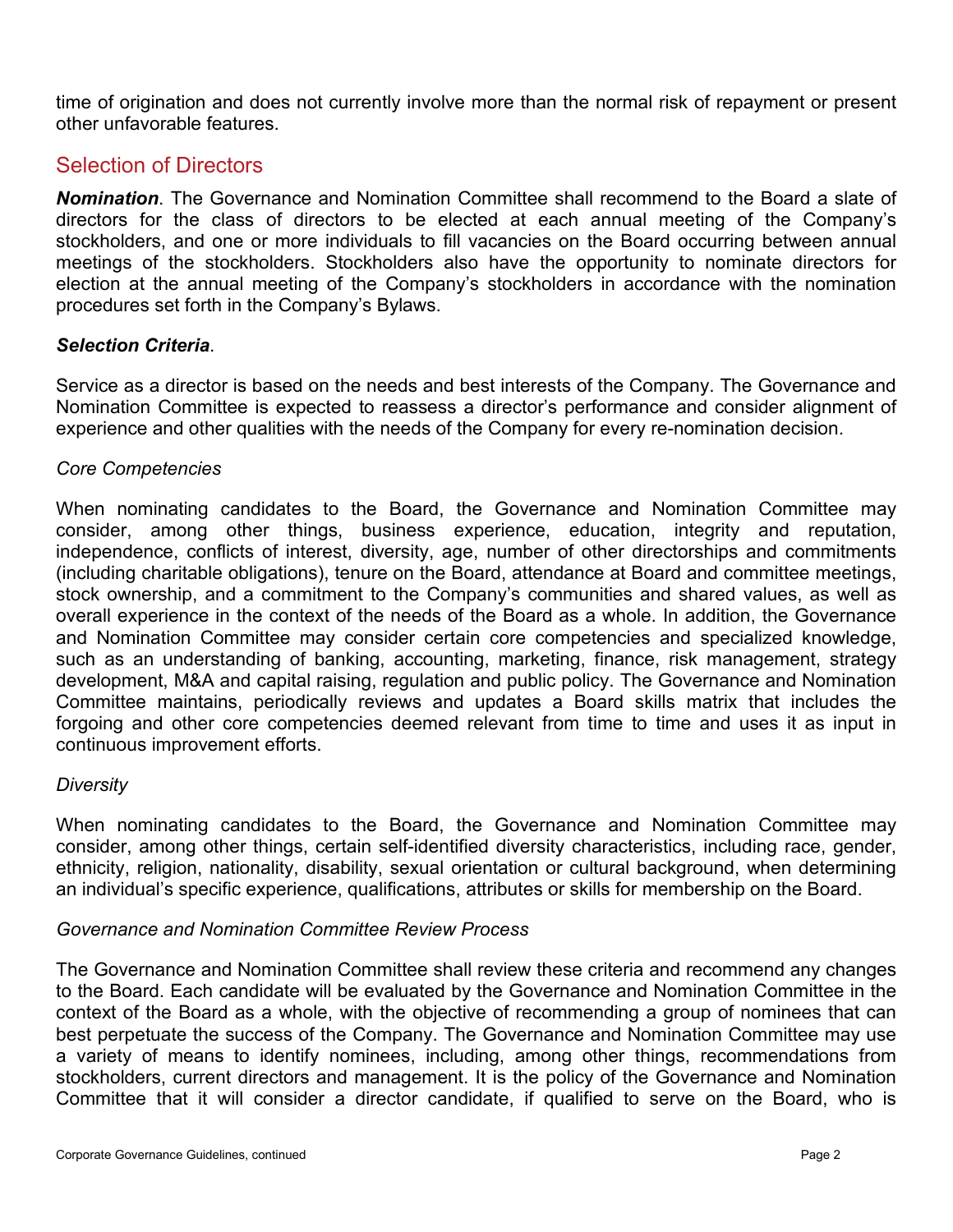recommended by a stockholder, and to use the same standards to evaluate nominees whether they are proposed by members of the Board, the Company's management or stockholders.

*Election.* Directors shall be elected in accordance with the Company's Articles of Incorporation and Bylaws.

*Orientation and Continuing Education*. Management, working with the Chairman and, if applicable, the Lead Director, shall provide an orientation process for new directors, which shall include: background material on the Company, its business plan and risk profile, including significant financial, accounting and risk management information and meetings with executive officers. Periodically, management and the Governance and Nomination Committee shall prepare additional educational sessions during Board meetings for directors on matters relevant to the Company, its business plan, risk profile and compliance programs. Directors are encouraged to attend, at the Company's expense, continuing education programs sponsored by educational and other institutions.

#### Term

Directors shall hold office for staggered three-year terms, and until his or her successor shall have been duly elected and qualified, as provided in the Articles of Incorporation. The Governance and Nomination Committee shall consider each director's continuation on the Board at the expiration of his or her term and before that director is considered for reelection, taking into account the performance and contribution of that director. In addition, those individual directors who change their principal occupation, position, or responsibility they held when they were elected to the Board should submit their resignation from the Board. It is not the sense of the Board that in every instance the directors who retire or change from the position they held when they joined the Board should necessarily leave the Board. There should, however, be an opportunity for the Board, through the Governance and Nomination Committee, to review the continued appropriateness of Board membership under the circumstances.

Directors shall advise the Chairman of the Board and the Chairman of the Governance and Nomination Committee in advance of accepting an invitation to serve on another public company board. There should be an opportunity for the Board, through the Governance and Nomination Committee, to review the director's availability to fulfill his or her responsibilities as a director if he or she serves on more than three other public company boards.

The Board does not believe it should establish term limits. The Board recognizes that a mix of tenures on the Board is beneficial. While term limits could help ensure that there are fresh ideas and viewpoints available to the Board, they have the disadvantage of losing the contribution of directors who have been able to develop, over a period of time, increasing insight into the Company and its operation and, therefore, provide an increasing contribution to the Board as a whole. The retirement of a director should normally occur at the end of the term in which he or she becomes 79 years of age.

## Leadership Structure

The Board does not have a fixed policy regarding the separation of the offices of the Chairman and the Chief Executive Officer, and believes it should maintain the flexibility to establish a leadership structure that fits the needs of the Company and its stockholders at any particular point in time. The Board of Directors regularly evaluates the Board's leadership structure to ensure it continues to be in the best interest of the Company and its stockholders. The Board is currently led by a Chairman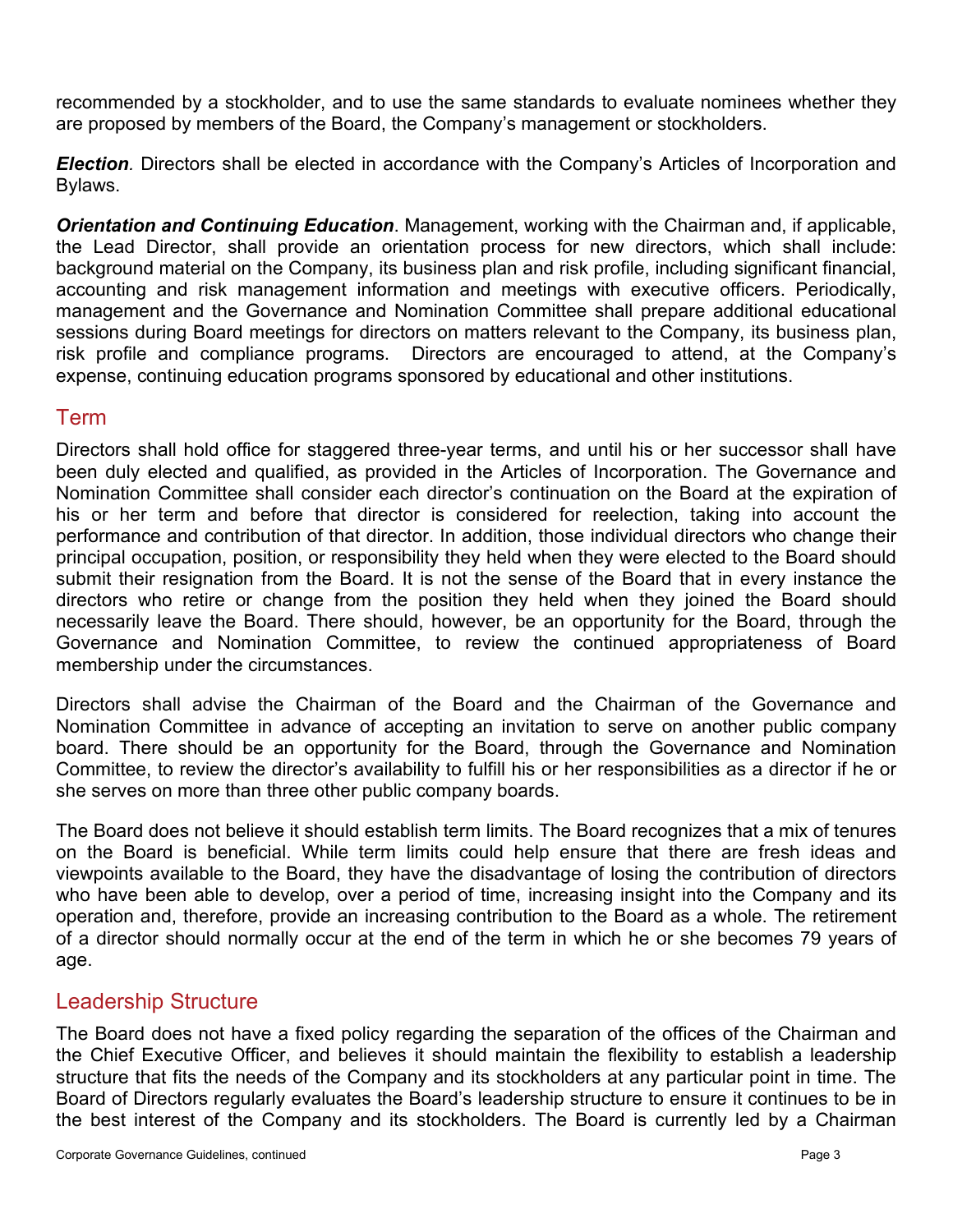selected by the Board. The Board believes there are a number of important advantages at this time to combine the offices of the Chairman and the CEO. The CEO is the director most familiar with the Company's business, industry and markets. As such, he or she is best situated to lead Board discussions on important matters affecting the Company. Combining the offices of the Chairman and the CEO provides unified leadership for the Company, promotes the development and implementation of corporate strategy, and contributes to a more efficient and effective board. Presently, Stephen M. Bianchi, the Company's CEO, is also Chairman of the Board. Mr. Bianchi has worked in the banking industry for more than 32 years, has the experience and expertise necessary to understand the opportunities and challenges facing the Company, the ability to develop and maintain key business and investor relationships, and he possesses the requisite leadership and management skills to promote and execute the Company's values and strategy.

The Board recognizes the importance of strong independent leadership, and is aware of the potential conflicts that may arise when a member of management chairs the Board. The Board believes, however, that these potential conflicts are mitigated and offset by existing safeguards, which include maintaining a majority of independent directors, the designation of a lead independent director, regular meetings of the independent directors in executive session without the presence of management, the fact that management compensation is determined by a committee of independent directors who make extensive use of peer benchmarking, and the fact that much of the Company's operations are highly regulated.

When the positions of Chairman and CEO are held by the same person, the Board recognizes that a lead independent director selected by the other independent directors (the "Lead Director") can facilitate the processes and controls that support a strong and independent Board and strengthen the cohesiveness and effectiveness of the Board as a whole. In such case, the independent directors will select bi-annually a Lead Director immediately following the Company's annual meeting of stockholders.

The Lead Director shall be an "independent director" within the meaning of the NASDAQ rules and the Securities Exchange Act of 1934, as amended. The Lead Director will serve a two-year term. In the event of a vacancy in the Lead Director role during his or her term, the independent directors will select another independent director who will serve as the Lead Director until the Company's next annual meeting of stockholders. The Lead Director may be removed from the position of Lead Director at any time, with or without cause, by a majority vote of the independent directors. The identity of the Lead Director will be set forth in the Company's annual proxy statement.

The responsibilities and duties of the Lead Director will consist of the following:

- 1. Preside at meetings of the Board at which the Chairman is not present, including the executive sessions of the independent members of the Board, and provide feedback to the Chairman and other senior executives, as appropriate, from such executive sessions of the independent directors.
- 2. Serve as the principal liaison between the independent directors and the Chairman on Board issues and facilitate timely communication between the CEO and the Board, without impeding or replacing direct communication between the Chairman and other directors.
- 3. Collaborate with the Chairman to approve the schedules and agendas for meetings of the Board.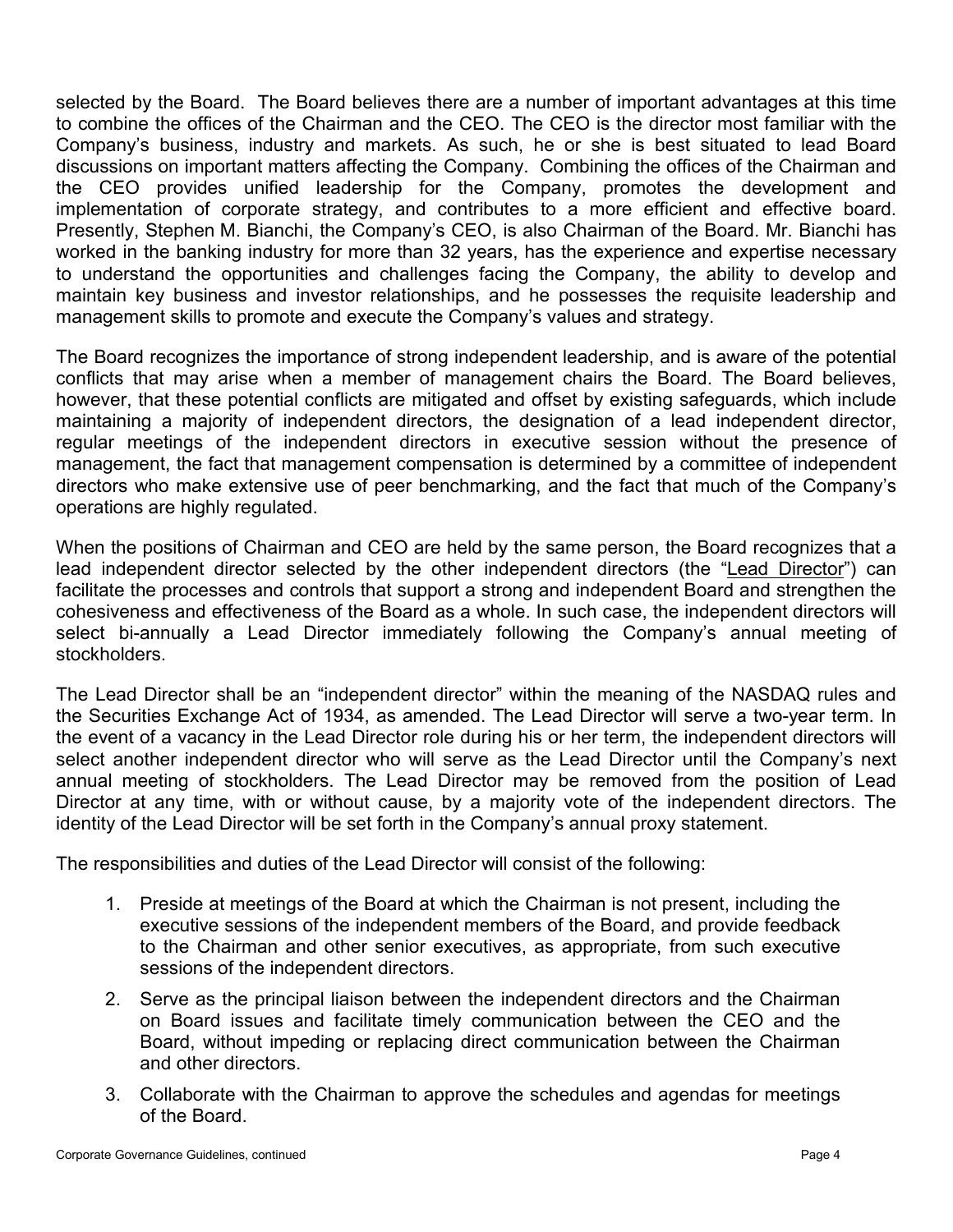- 4. Call meetings of the independent directors of the Company and set the agendas for such meetings; and brief the Chairman on issues arising out of such meetings.
- 5. Recommend to the Governance and Nomination Committee selections for the membership and chairman positions for each Board committee.
- 6. Respond directly to stockholder and other stakeholder questions and comments that are directed to the Lead Director or the independent directors as a group.
- 7. Be authorized to communicate directly with and retain outside advisors and consultants to the Board regarding Board-wide issues.
- 8. As requested by the Chairman of the Governance and Nomination Committee, participate in interviews for nominees to the Board.
- 9. Provide his or her unique perspective, as Lead Director, in connection with the annual formal evaluation by the Compensation Committee of the CEO's performance.
- 10. Receive notice of all committee meetings and have the ability to attend and observe (in an ex officio capacity) from time to time committee meetings where appropriate to facilitate the execution of the Lead Director's duties.
- 11. Perform such other duties as the Board may from time to time delegate to the Lead Director.

#### Board Meetings

*Number*. The Board generally holds not less than four (4) meetings each year, with additional meetings (or action to be taken by written consent) at the discretion of the Chairman. The meetings usually will be comprised of committee meetings, the Board meeting, a meeting of the Bank Board and an executive session of the non-management directors.

*Agenda and Materials*. The Chairman shall prepare and, if applicable, obtain the approval of the Lead Director for the agenda for each Board meeting. The Chairman will direct management to provide to all directors an agenda and appropriate materials in advance of meetings, to the extent possible.

#### Committees of the Board

*Executive Sessions.* NASDAQ rules require that the independent Board members regularly meet in executive session without the presence of directors who are at such time not "independent" as determined in these guidelines. The Board's policy is to hold these executive sessions without the presence of management, including the chief executive officer and any other non-independent directors in connection with each regularly scheduled Board meeting, and at other times as necessary.

*Committees*. The Board shall have at least the committees required by the rules of NASDAQ, as well as such other committees as the Board deems advisable. NASDAQ currently requires listed companies to have the following committees: (i) an audit committee; (ii) a compensation committee; and (iii) a nominating/corporate governance committee. Each of these three committees shall have a written charter satisfying the rules of NASDAQ. The Board currently has five standing committees of the Board and the Bank Board: (i) Audit Committee; (ii) Compensation Committee; (iii) Governance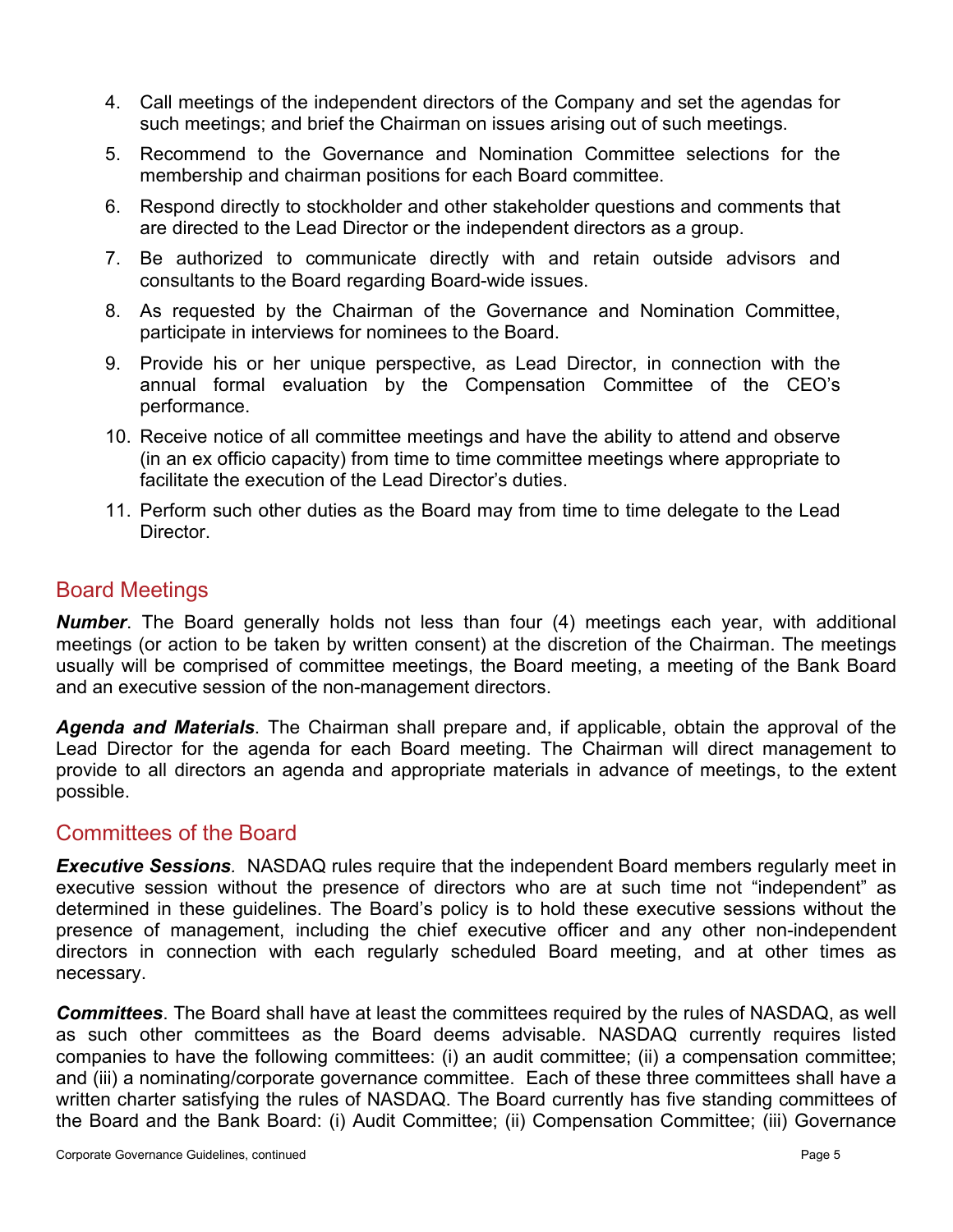and Nomination Committee; (iv) Risk Oversight Committee; and (v) Credit Committee. The Board also may establish other committees or disband existing ones, as it deems appropriate, consistent with applicable laws, regulations and corporate charters. Each committee shall have the authority and responsibilities delineated in its charter and the resolutions creating it.

*Composition of Committees.* The Audit Committee, the Compensation Committee and the Governance and Nomination Committee shall be comprised entirely of directors who are, in the business judgment of the Board, "independent" under the rules of NASDAQ, including any additional independence requirements for members of a committee. Committee members are appointed by the Board upon the recommendation of the Governance and Nomination Committee. A director may serve on more than one committee for which he or she qualifies. The Governance and Nomination Committee will consider on a periodic basis whether it is in the Company's best interest to rotate chairs and/or members within and among committees.

*Duties of Committee Chair.* The committee chair, in consultation with the Chairman, management and other committee members, develops the committee's agenda. The committee chair, in consultation with the Chairman and, as applicable, the Lead Director, determines whether special committee meetings or longer meetings are advisable. The committee chair reports on a committee's meeting at the full Board meeting following the committee meeting.

*Share Ownership*. The Board believes directors should own a meaningful amount of the Company's common stock. Currently the annual base compensation of directors is paid in Company common stock. The Board's stock ownership guidelines for directors of the Company are that (i) within one year of being elected, directors should own Company common stock equal in value to at least a director's current yearly base compensation for service on the Board, (ii) within three years of being elected directors should own Company common stock equal in value to at least 2.5 times a director's then current yearly base compensation for service on the Board, and (iii) within five years of being elected directors should own Company common stock equal in value to at least 5 times a director's then current yearly base compensation for service on the Board.

These share ownership guidelines are calculated using the current yearly base compensation for director service. Shares that count towards satisfaction of these guidelines include (i) shares owned outright by the director or his or her immediate family members residing in the same household and (ii) shares held in trust for the benefit of the director or his or her family. Shares that do not count toward these ownership guidelines include unexercised stock options and shares of restricted stock for which restrictions have not yet lapsed. After satisfying the minimum share ownership requirements, a director shall be required to continue to maintain and hold that amount of share ownership until he or she leaves the Board. These guidelines may be waived, at the discretion of the Board, if compliance would create severe hardship.

## Management Succession

As part of its role in directing the management of the business and affairs of the Company, the Board is responsible for selecting, evaluating and compensating the Chief Executive Officer and for overseeing the Company's succession planning activities.

The Compensation Committee is responsible for annually facilitating the performance evaluation of the CEO. The Compensation Committee will engage the Board during the evaluation process and provide a formal report to the Board regarding its performance assessment.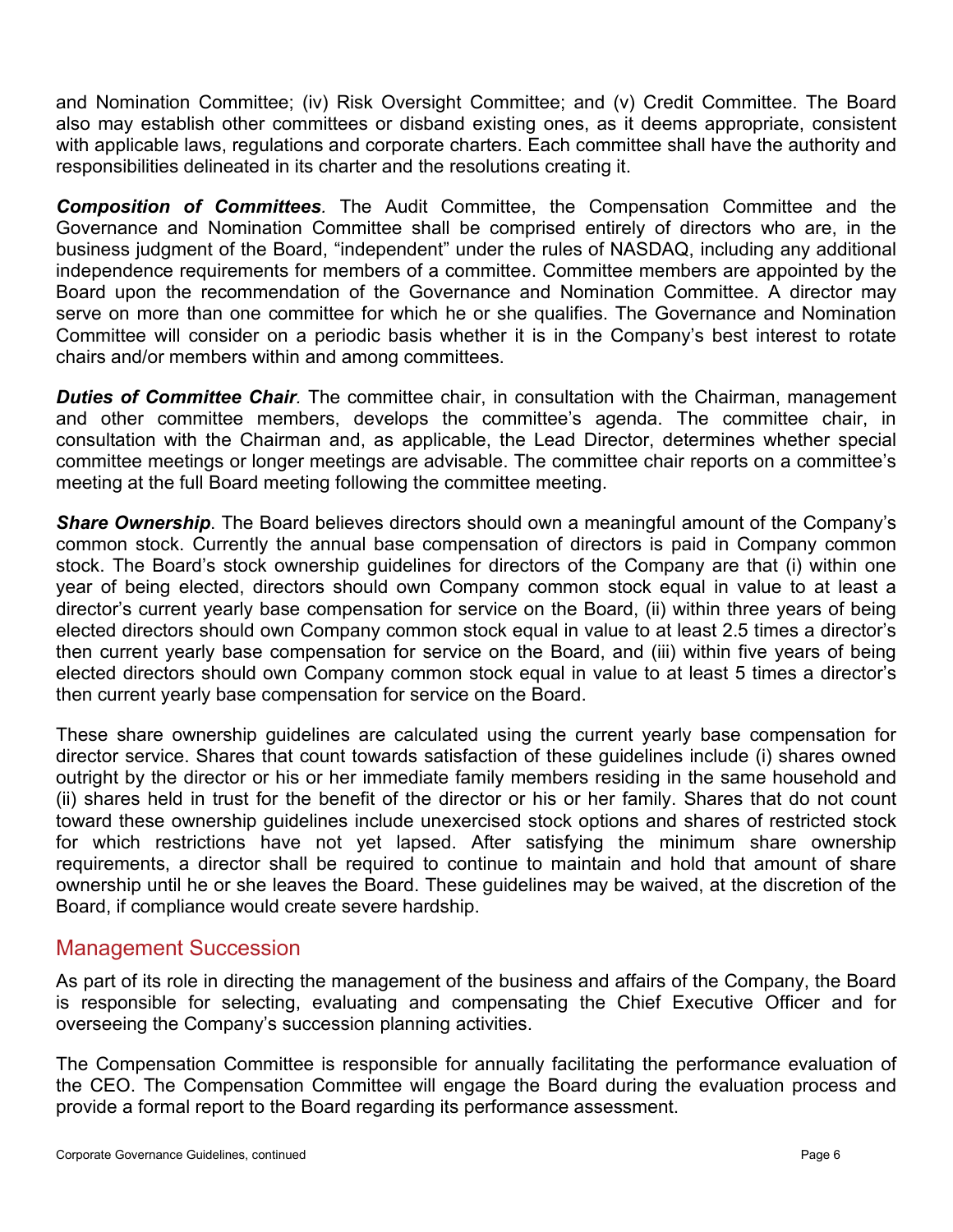The Board's responsibility is to ensure that the Company's management has the capabilities to enable the Company to operate in an efficient and businesslike fashion in the event of a vacancy in senior management, either anticipated or sudden. The Committee shall conduct management succession planning reviews and report the results of such reviews to the Board.

#### Executive Compensation

The Compensation Committee shall oversee the Company's executive compensation. It annually evaluates the performance of the CEO, including accomplishment of goals and overall performance of the Company. The Compensation Committee shall recommend to the Board the compensation level and structure of the CEO and other executive officers.

## Board Compensation

The Compensation Committee shall annually review and make recommendations to the Board regarding the components and amount of Board compensation in relation to other similarly situated companies. Directors (other than those who are also salaried officers of the Company or any of its subsidiaries) shall receive reasonable compensation for their services as members of the Board and any committees on which they may serve, as may be determined from time to time by the Board upon recommendation of the Compensation Committee, as well as reimbursement of expenses. The Board shall consider what is customary in the market when reviewing Board compensation, both with respect to the amount and form of compensation to be paid and shall exercise due care to assure that their objectivity is not called into question as a result of the form or amount of compensation.

## Expectations of Directors

The business and affairs of the Company shall be managed by or under the direction of the Board in accordance with Maryland law. In performing their duties, the primary responsibility of the directors shall be to exercise their business judgment in the best interests of the Company and its stockholders.

*Commitment and Attendance*. All directors are expected to make every effort to attend every meeting of the Board, the committees on which they serve, and the annual meetings of the stockholders. Any director who is unable to attend a meeting is expected to notify the Chairman or the chairman of the appropriate committee in advance of such meeting.

*Participation in Meetings*. Each director is expected to be sufficiently familiar with the business of the Company, including its financial statements and capital structure, and the risks and competition it faces, to facilitate active and effective participation in the deliberations of the Board and of each committee on which he or she serves. Upon request, management will make appropriate personnel available to answer any questions a director may have about any aspect of the Company's business. Directors also are expected to review the materials provided by management and advisors in advance of the meetings of the Board and its committees and should arrive prepared to discuss the issues presented in such materials.

Corporate Governance Guidelines, continued Page 7 *Loyalty and Ethics*. In their roles as directors, all directors perform their duties in what they reasonably believe to be in the best interests of the Company. The Company has adopted the Code, as well as an Insider Trading Policy. Certain portions of these documents address activities of directors, particularly with respect to transactions in the securities of the Company, potential conflicts of interest, the taking of corporate opportunities for personal use, competing with the Company, confidentiality and compliance with applicable laws, rules and regulations. Directors are expected to